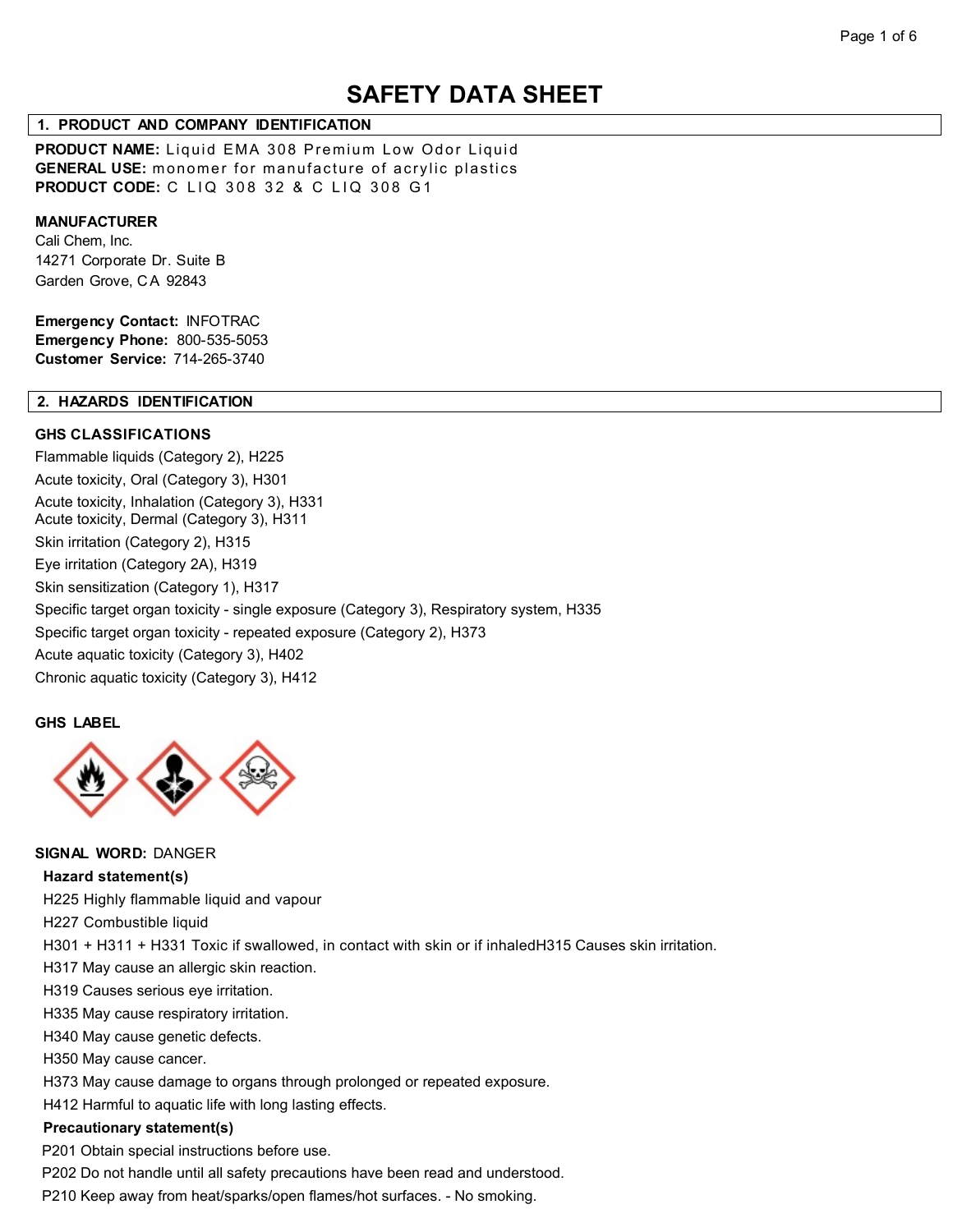P233 Keep container tightly closed.

P240 Ground/bond container and receiving equipment.

P241 Use explosion-proof electrical/ ventilating/ lighting/ equipment.

P242 Use only non-sparking tools.

P243 Take precautionary measures against static discharge.

P261 Avoid breathing dust/ fume/ gas/ mist/ vapours/ spray.

P264 Wash skin thoroughly after handling.

P271 Use only outdoors or in a well-ventilated area.

P272 Contaminated work clothing should not be allowed out of the workplace.

P273 Avoid release to the environment.

P280 Wear protective gloves/ eye protection/ face protection.

P301 + P310 IF SWALLOWED: Immediately call a POISON CENTER or doctor/ physician.

P302 + P352 IF ON SKIN: Wash with plenty of soap and water.

P303 + P361 + P353 IF ON SKIN (or hair): Remove/ Take off immediately all contaminated clothing. Rinse skin with water/shower.

P304 + P340 IF INHALED: Remove victim to fresh air and keep at rest in a position comfortable for breathing.

P305 + P351 + P338 IF IN EYES: Rinse cautiously with water for several minutes. Remove contact lenses, if present and easy to do. Continue rinsing.

P312 Call a POISON CENTER or doctor/ physician if you feel unwell.

P314 Get medical advice/ attention if you feel unwell.

P308 + P313 IF exposed or concerned: Get medical advice/ attention.

P321 Specific treatment (see supplemental first aid instructions on this label).

P330 Rinse mouth.

P333 + P313 If skin irritation or rash occurs: Get medical advice/ attention.

P337 + P313 If eye irritation persists: Get medical advice/ attention.

P361 Remove/Take off immediately all contaminated clothing.

P362 Take off contaminated clothing and wash before reuse.

P363 Wash contaminated clothing before reuse.

P370 + P378 In case of fire: Use dry sand, dry chemical or alcohol-resistant foam for extinction.

P403 + P233 Store in a well-ventilated place. Keep container tightly closed.

P403 + P235 Store in a well-ventilated place. Keep cool.

P405 Store locked up.

P501 Dispose of contents/ container to an approved waste disposal plant.

**Prevention:**

### **3. COMPOSITION / INFORMATION ON INGREDIENTS**

| <b>Chemical Name</b>     | Vol. $%$      | <b>CAS</b> |
|--------------------------|---------------|------------|
| Ethyl methacrylate       | $95.0 - 99.0$ | 97-63-2    |
| N,N-Dimethyl-p-toluidine | $1.0$ 2.0     | 99-97-8    |
| Fragrance                | $0.5 - 1.0$   | n/a        |
| D&C Violet 2             | >0.009        | 81-48-1    |

### **4. FIRST AID MEASURES**

### **4.1 Description of first aid measures**

### **General advice**

Consult a physician. Show this safety data sheet to the doctor in attendance. Move out of dangerous area.

### **If inhaled**

If breathed in, move person into fresh air. If not breathing, give artificial respiration. Consult a physician.

**In case of skin contact**

Wash off with soap and plenty of water. Consult a physician.

### **In case of eye contact**

Rinse thoroughly with plenty of water for at least 15 minutes and consult a physician. Continue rinsing eyes during transport to hospital. **If swallowed**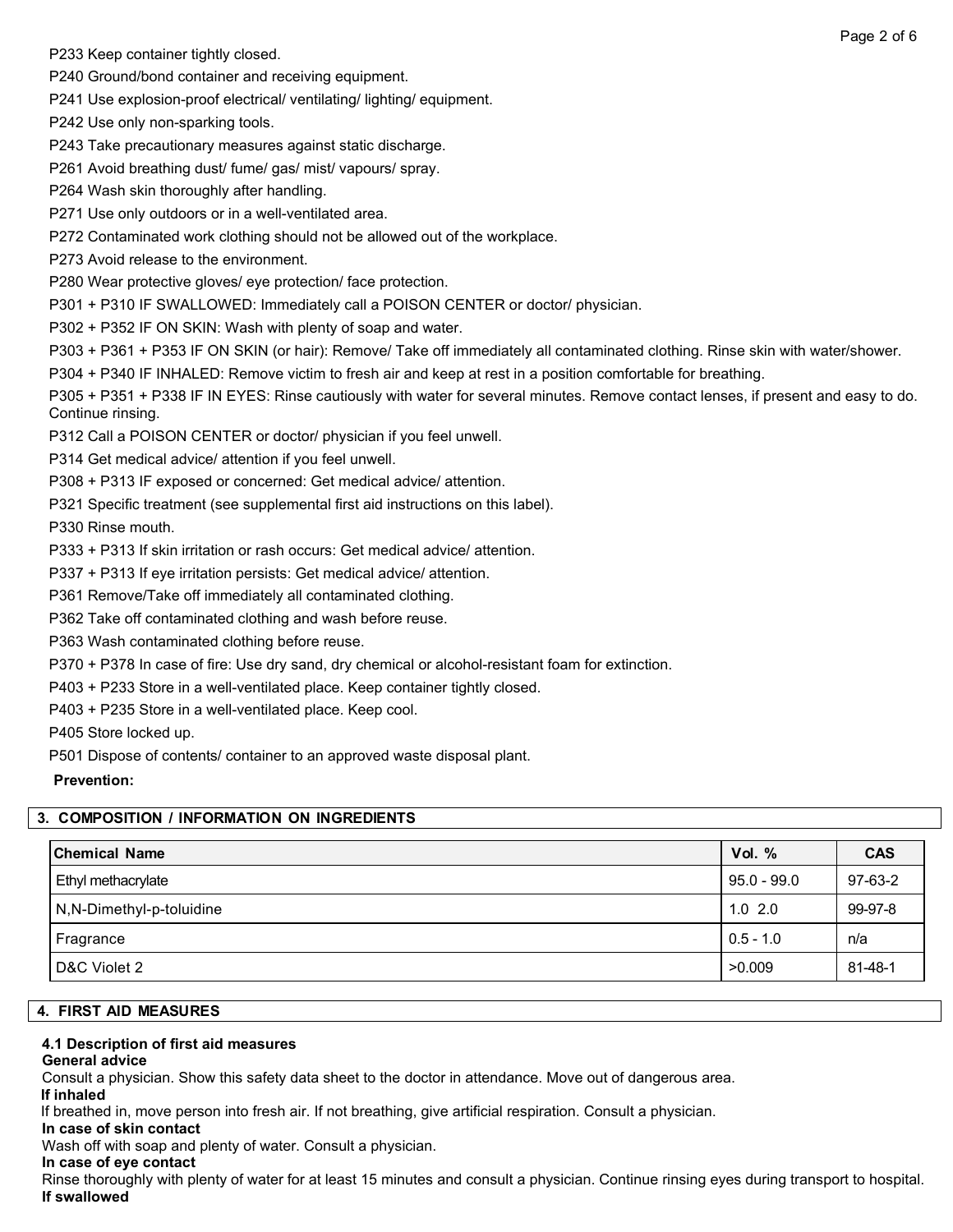Never give anything by mouth to an unconscious person. Rinse mouth with water. Consult a physician. **4.2 Most important symptoms and effects, both acute and delayed** The most important known symptoms and effects are described in the labelling (see section 2.2) and/or in section 11 **4.3 Indication of any immediate medical attention and special treatment needed** no data available

### **5. FIRE FIGHTING MEASURES**

#### **5.1 Extinguishing media**

#### **Suitable extinguishing media**

Use water spray, alcohol-resistant foam, dry chemical or carbon dioxide.

#### **5.2 Special hazards arising from the substance or mixture**

Carbon oxides

#### **5.3 Advice for firefighters**

Wear self-contained breathing apparatus for firefighting if necessary.

#### **5.4 Further information**

Use water spray to cool unopened containers.

#### **6. ACCIDENTAL RELEASE MEASURES**

#### **6.1 Personal precautions, protective equipment and emergency procedures**

Use personal protective equipment. Avoid breathing vapours, mist or gas. Ensure adequate ventilation. Evacuate personnel to safe areas.

#### **6.2 Environmental precautions**

Prevent further leakage or spillage if safe to do so. Do not let product enter drains. Discharge into the environment must be avoided.

#### **6.3 Methods and materials for containment and cleaning up**

Contain spillage, and then collect with an electrically protected vacuum cleaner or by wet-brushing and place in container for disposal according to local regulations (see section 13).

### **7. HANDLING AND STORAGE**

### **7.1 Precautions for safe handling**

Avoid contact with skin and eyes. Avoid inhalation of vapor or mist. Use explosion-proof equipment. Keep away from sources of ignition - No smoking. Take measures to prevent the buildup of electrostatic charge.

# **7.2 Conditions for safe storage, including any incompatibilities**

Keep container tightly closed in a dry and well-ventilated place. Containers which are opened must be carefully resealed and kept upright to prevent leakage.

Recommended storage temperature: 2 - 8 °C

Light sensitive. Heat sensitive.

### **7.3 Specific end use(s)**

Apart from the uses mentioned in section 1.2 no other specific uses are stipulated

## **8. EXPOSURE CONTROLS / PERSONAL PROTECTION**

#### **Control parameters**

#### **Exposure limits**

| Component                | CAS-No. | Value | Control parameters | <b>Basis</b>                                                     |
|--------------------------|---------|-------|--------------------|------------------------------------------------------------------|
| N,N-Dimethyl-p toluidine | 99-97-8 | TWA   | $0.5$ ppm          | USA, Workplace<br><b>Environmental Exposure</b><br>Levels (WEEL) |

### **Exposure Controls**

### **Appropriate Engineering Controls**

Use only with adequate ventilation. Use process enclosures, local exhaust ventilation or other engineering controls to keep worker exposure to airborne contaminants below any recommended or statutory limits. The engineering controls also need to keep gas, vapor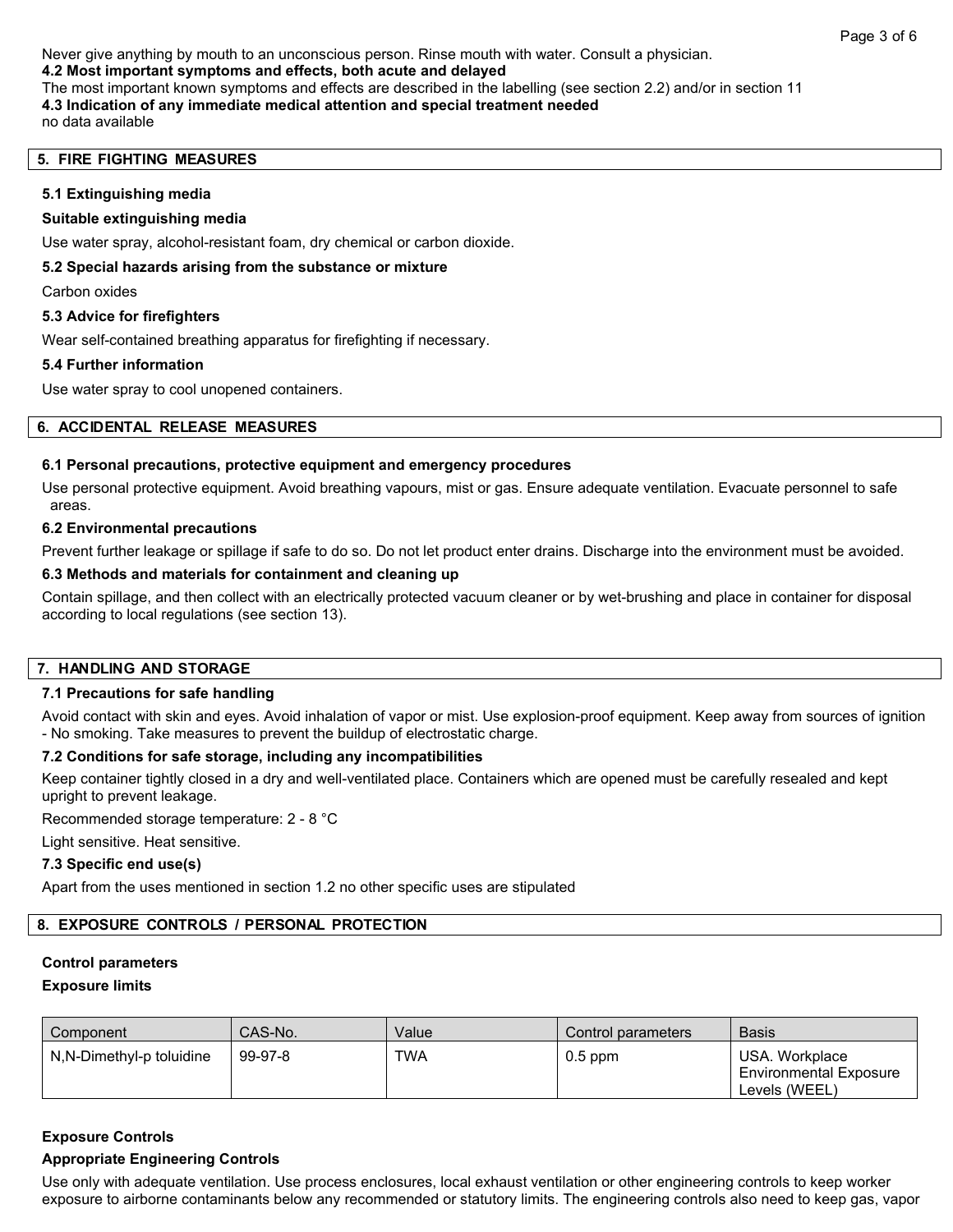or dust concentrations below any lower explosive limits. Use explosion-prof ventilation equipment.

Avoid contact with skin, eyes and clothing. Wash hands before breaks and immediately after handling the product.

# **Personal Protective Equipment**

### **Eye/face Protection**

Face shield and safety glasses Use equipment for eye protection tested and approved under appropriate government standards such as NIOSH (US) or EN 166(EU).

### **Skin Protection**

Handle with gloves. Gloves must be inspected prior to use. Use proper glove removal technique (without touching glove's outer surface) to avoid skin contact with this product. Dispose of contaminated gloves after use in accordance with applicable laws and good laboratory practices. Wash and dry hands.

### **Body Protection**

Complete suit protecting against chemicals, the type of protective equipment must be selected according to the concentration and amount of the dangerous substance at the specific workplace.

Personal protective equipment.

### **Respiratory Protection**

Where risk assessment shows air-purifying respirators are appropriate use a full-face respirator with multipurpose combination (US) or type ABEK (EN14287) respirator cartridges as a backup to engineering controls if the respirator is the sole means of protection, use a full0face supplied air respirator. Use respirators and components tested and approved under appropriate government standards such as NIOSH or CEN

### **Control of Environmental Exposure**

Prevent further leakage or spillage if safe to do so. Do not let product enter drains. Discharge into the environment must be avoided.

### **9. PHYSICAL AND CHEMICAL PROPERTIES**

**Appearance:** liquid **Odor:** ester-like **Odor threshold:** no data available **pH:** no data available **Melting point/freezing point:** no data available **Solubility:** no data available Initial boiling point and boiling range: 118-119°C Flash point: 19°C (closed cup) **Evaporation rate:** no data available **Flammability:** no data available **Upper/lower flammability or explosive limits:** no data available **Vapor pressure:** 20 hPa (15mHg) @ 20 °C **Vapor density:** 3.94-5.42 **Relative density:** no data available **Solubility:** no data available **Partition coefficient: n-octanol/water:** no data available **Auto-ignition temperature:** no data available **Decomposition temperature:** no data available **Viscosity:** no data available Self-Accelerating Polymerizing Temperature (SAPT): 195°C

### **10. STABILITY AND REACTIVITY**

**Reactivity** No data available **10.2 Chemical stability** Stable under recommended storage conditions. **10.3 Possibility of hazardous reactions** Vapors may form explosive mixture with air. **10.4 Conditions to avoid** Heat, flames and sparks. Extremes of temperature and direct sunlight. **10.5 Incompatible materials** Strong oxidizing agents, Strong acids, Strong bases, Acid chlorides, Acid anhydrides **10.6 Hazardous decomposition products** Carbon oxides. In the event of fire: see section 5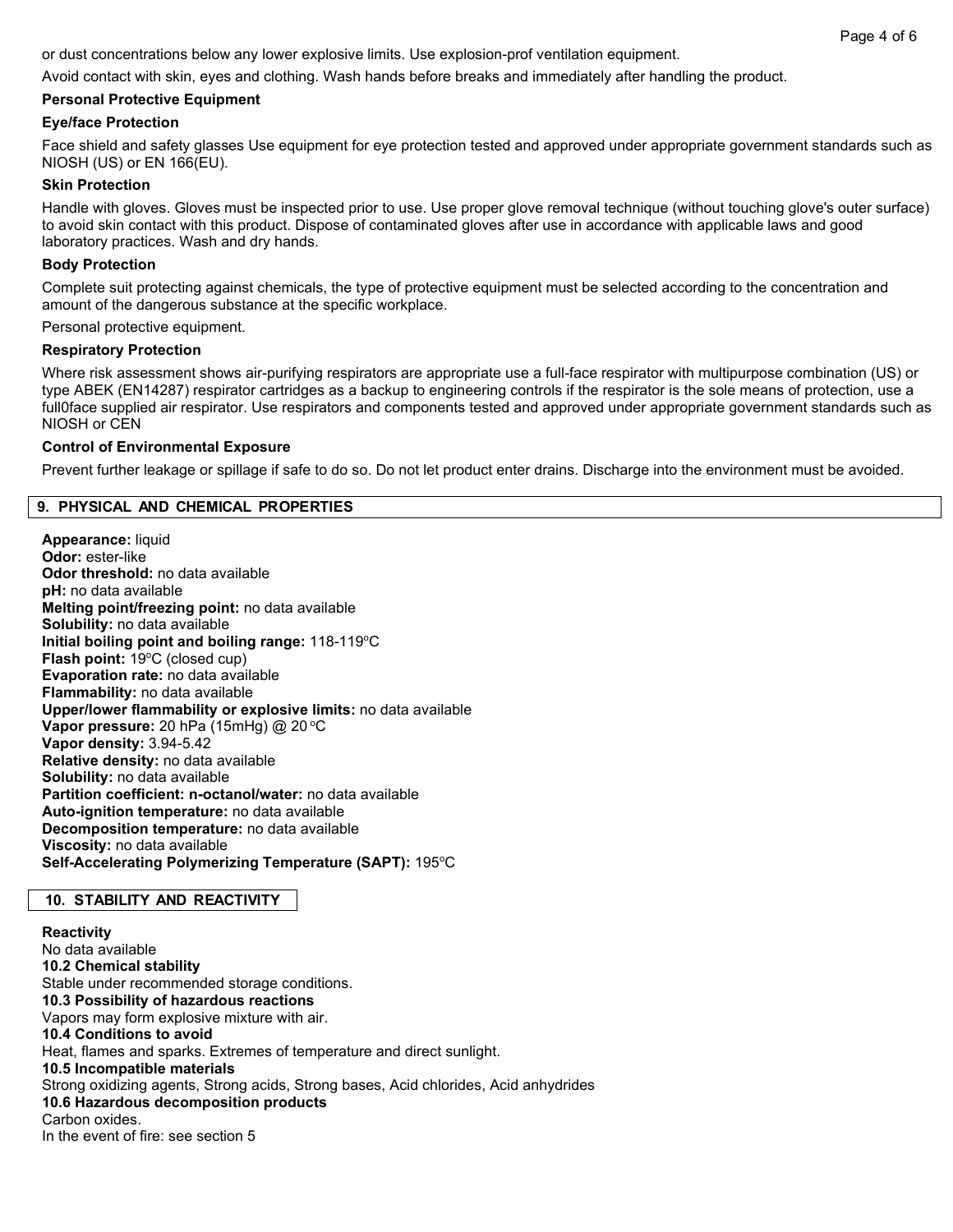### **11. TOXICOLOGICAL INFORMATION**

#### **Acute toxicity:**

| Substance/Ingredient     | <b>Test results</b>            | <b>Species</b> | <b>Time</b> |
|--------------------------|--------------------------------|----------------|-------------|
| Ethyl methacrylate       | LD50 Oral $13,424$ mg/kg       | <b>rat</b>     |             |
|                          | ILC50 Inhalation 8300 ppm      | <b>rat</b>     | - 14 i      |
| N,N-Dimethyl-p-toluidine | LD50 intraperitoneal 212 mg/kg | Mouse          |             |

| Substance/Ingredient     | <b>Skin corrosion/irritation   Eye damage/irritation</b> |                 | l Respiration<br>l sensitization | ∣Skin sensitization ∣ |
|--------------------------|----------------------------------------------------------|-----------------|----------------------------------|-----------------------|
| l Ethvl methacrvlate     | Not available                                            | Not available   | l Not available                  | l Not available       |
| N.N-Dimethyl-p-toluidine | Not available                                            | I Not available | l Not available                  | Not available         |

#### **Description of the delayed, immediate, or chronic effects from short and long term exposure**

#### **Specific target organ toxicity – single exposure**

May cause respiratory irritation.

#### **Specific target organ toxicity – repeated exposure**

May cause damage to organs through prolonged or repeated exposure.

#### **Chronic health effects**

| <b>Substance/Ingredient</b> | <b>Germ Cell mutagenicity</b> | Carcinogenicity              | <b>Reproductive toxicity</b> |
|-----------------------------|-------------------------------|------------------------------|------------------------------|
| Ethyl methacrylate          | Negative (fibroblast hamster) | No known significant effects | l Not available              |
| N.N-Dimethyl-p-             | Rat and mouse DNA damage      | No known significant effects | l Not available              |
| toluidine                   |                               |                              |                              |

#### **Aspiration hazard**

no data available

#### **12. ECOLOGICAL INFORMATION**

#### **Toxicity**

| Substance/Ingredient     | <b>Test</b>     | <b>Species</b>      | <b>Exposure</b> |
|--------------------------|-----------------|---------------------|-----------------|
| Ethyl methacrylate       | LC50 100mg/l    | Salmo gairdneri     | 96 h            |
|                          | EC50 66 mg/l    | Daphnia             | 48 h            |
|                          | EC50 110mg/l    |                     | 72 h            |
| N.N-Dimethyl-p-toluidine | LC50 46-52 mg/l | Pimephales promelas | 96 h            |

#### **Persistence and degradability**

| Substance/Ingredient     | Persistence/degradable |
|--------------------------|------------------------|
| Ethyl methacrylate       | n/a                    |
| N,N-Dimethyl-p-toluidine | n/a                    |

#### **Bioaccumulative potential**

n/a **Mobility in soil** n/a **PBT and vPVB assessment** n/a **Other adverse effects** N,N-Dimethyl-p-toluidine deemed harmful to aquatic life

#### **13. DISPOSAL CONSIDERATIONS**

**DISPOSAL METHOD:** Burn in a chemical incinerator equipped with an afterburner and scrubber but exert extra care in igniting as this material is highly flammable. Offer surplus and non-recyclable solutions to a licensed disposal company. Contact a licensed professional waste disposal service to dispose of this material.

#### **14. TRANSPORT INFORMATION**

**DOT (DEPARTMENT OF TRANSPORTATION)**

**PROPER SHIPPING NAME:** Ethyl methacrylate, Stabilized